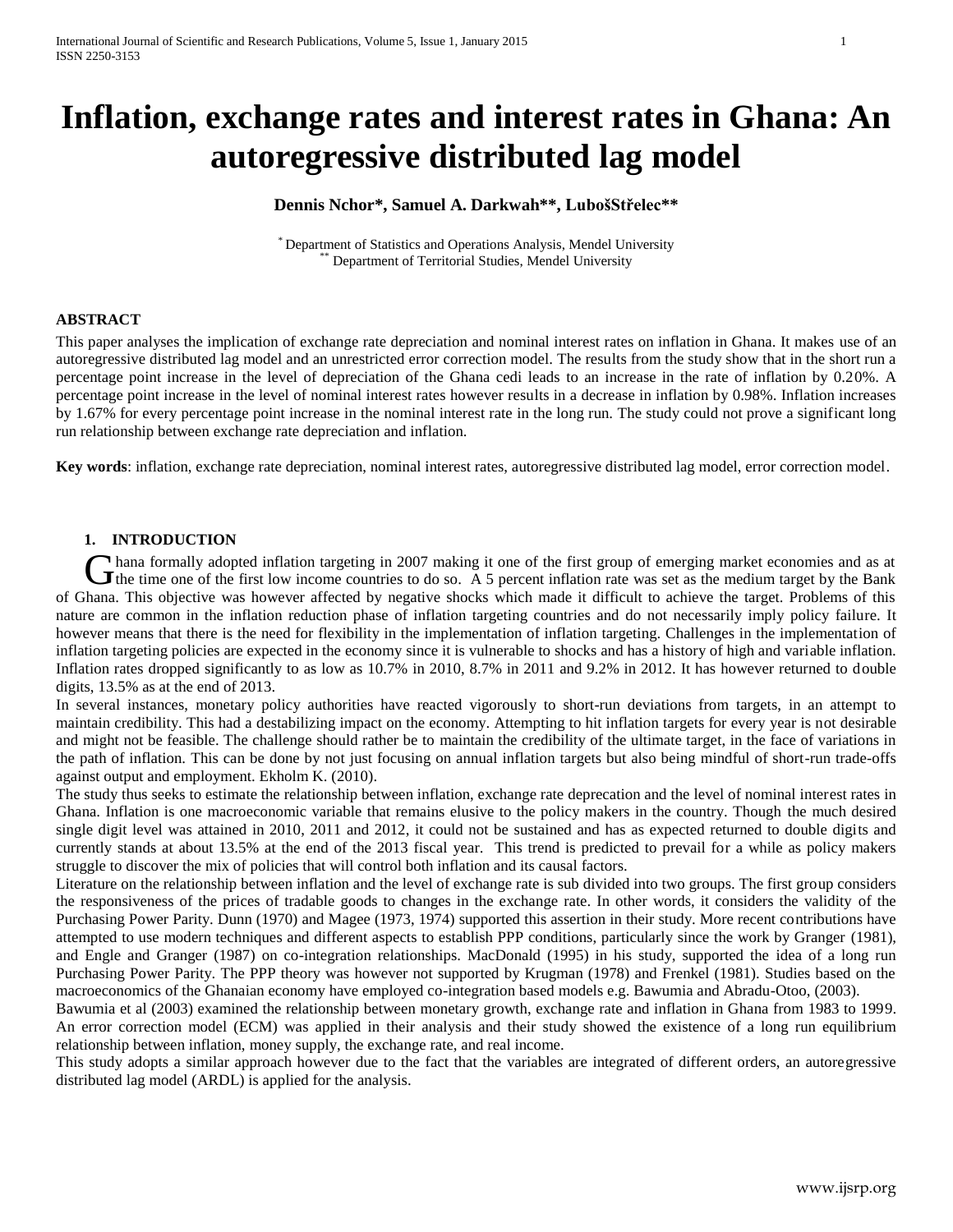## **2. MATERIALS AND METHODS**

Time series data from 1991to 2013 was used and the data was obtained from the World Bank country indicators. The main variables for the study include: inflation (*INFL<sub>t</sub>*), exchange rate depreciation (*EXR<sub>t</sub>*) and the nominal interest rates (*INTR<sub>t</sub>*). The average yearly inflation is used as a proxy for inflation in the study. Exchange rate depreciation was measured as the changes in the value of the Ghana cedi per the United States dollar. Nominal interest rate was measured as the central bank's monetary policy rate. In other words, the rate at which the central bank lends to commercial banks. The autoregressive distributed lag model approach is chosen due to the fact that the variables had a mixture of I(0) and I(1) properties. This method also makes it possible to assign different variables with different lag-lengths as they enter the model. The generation of the models and all diagnostic tests were done in GRETL software. The least squares regression method was used to estimate the model due to the fact that it minimizes the sum of squares of the prediction errors. The variables were first tested for non-stationarity properties using the Augmented Dickey Fuller method. First order differences were applied when necessary to remove non-stationarity properties. The basic autoregressive distributed lag model is given in Eq. 1.

#### **Equation 1**

 $INIF_{t} = \beta_{0} + \beta_{1}INFL_{t-1} + ... + \beta_{f}INFL_{t-p} + \gamma_{0}EXR_{t} + \gamma_{1}EXR_{t-1} + ... + \gamma_{j}EXR_{t-q} + \delta_{0}INTR_{t} + \delta_{1}INTR_{t-1} + ... + \delta_{k} INTR_{t-m} + \varepsilon_{n}$ Where  $\varepsilon_t$  is a random disturbance term which is serially independent. The ARDL model for the variables will be estimated as in Eq. 2.

#### **Equation 2**

 $\Delta$ *INFL*<sub>t</sub> =  $\beta_0$  +  $\Sigma \beta_i \Delta$ *INFL*<sub>t-1</sub> +  $\Sigma \gamma_j \Delta$ *EXR*<sub>t-j</sub> +  $\Sigma \delta_k \Delta$ *INTR*<sub>t-k</sub> +  $\theta_0$ *INFL*<sub>t-1</sub> +  $\theta_1$ *EXR*<sub>t-1</sub> +  $\theta_2$ *INTR*<sub>t-1</sub> +  $\mu$ Where  $\beta_0$  is an intercept,  $\beta_i$ ,  $\gamma_j$ ,  $\delta_k$  are short run coefficients,  $\theta_0$ ,  $\theta_1$  and  $\theta_2$  are long run coefficients and  $\Delta$  represents first order difference. Eq. 2 can further be expressed as in Eq. 3:

#### **Equation 3**

$$
\Delta INFL_{t}=\beta_0+\sum_{i=1}^{p}\beta_i\Delta INFL_{t-i}+\sum_{j=1}^{q}\gamma_j\Delta EXP_{t-j}+\sum_{k=1}^{m}\delta_k\Delta INTR_{t-k}+\theta_0INFL_{t-1}+\theta_1EXR_{t-1}+\theta_2INTR_{t-1}+\mu_t \operatorname{From}_{t-1}\sum_{j=1}^{q}\beta_j\Delta INFL_{t-j}+\sum_{j=1}^{q}\beta_j\Delta INFL_{t-j}+\sum_{j=1}^{q}\delta_j\Delta INTR_{t-j}+\theta_0\Delta INFL_{t-j}+\theta_0\Delta INFL_{t-j}+\theta_0\Delta INFL_{t-j}+\theta_0\Delta INFR_{t-j}+\theta_0\Delta INTR_{t-j}+\theta_0\Delta INTR_{t-j}+\theta_0\Delta INTR_{t-j}+\theta_0\Delta INTR_{t-j}+\theta_0\Delta INTR_{t-j}+\theta_0\Delta INTR_{t-j}+\theta_0\Delta INTR_{t-j}+\theta_0\Delta INTR_{t-j}+\theta_0\Delta INTR_{t-j}+\theta_0\Delta INTR_{t-j}+\theta_0\Delta INTR_{t-j}+\theta_0\Delta INTR_{t-j}+\theta_0\Delta INTR_{t-j}+\theta_0\Delta INTR_{t-j}+\theta_0\Delta INTR_{t-j}+\theta_0\Delta INTR_{t-j}+\theta_0\Delta INTR_{t-j}+\theta_0\Delta INTR_{t-j}+\theta_0\Delta INTR_{t-j}+\theta_0\Delta INTR_{t-j}+\theta_0\Delta INTR_{t-j}+\theta_0\Delta INTR_{t-j}+\theta_0\Delta INTR_{t-j}+\theta_0\Delta INTR_{t-j}+\theta_0\Delta INTR_{t-j}+\theta_0\Delta INTR_{t-j}+\theta_0\Delta INTR_{t-j}+\theta_0\Delta INTR_{t-j}+\theta_0\Delta INTR_{t-j}+\theta_0\Delta INTR_{t-j}+\theta_0\Delta INTR_{t-j}+\theta_0\Delta INTR_{t-j}+\theta_0\Delta INTR_{t-j}+\theta_0\Delta INTR_{t-j}+\theta_0\Delta INTR_{t-j}+\theta_0\Delta INTR_{t-j}+\theta_0\Delta INTR_{t-j}+\theta_0\Delta INTR_{t-j}+\theta_0\Delta INTR_{t-j}+\theta_0\Delta INTR_{t-j}+\theta_0\Delta INTR_{t-j}+\theta_0\Delta INTR_{t-j}+\theta_0\Delta INTR_{t-j}+\theta_0\Delta INTR_{t-j}+\theta_0\Delta INTR_{
$$

estimating the model in Eq. 3, an F test on the null hypothesis  $H_0: \theta_0 = \theta_1 = \theta_2 = 0$  is performed to determine if the variables  $\textit{INFL}_{t-1}$ 

 $EXR_{t-1}$  and  $\text{INTER}_{t-1}$  which have long run coefficients are statistically significant. If the independent variables are statistically significant and co-integrated then an unrestricted error correction model (ECM) is used to estimate the given long run relationships among them. This is given in Eq. 4.

#### **Equation 4**

$$
\Delta INFL_{t} = \beta_0 + \Sigma \beta_1 \Delta INFL_{t-1} + \Sigma \beta_1 \Delta INFL_{t-2} + \Sigma \gamma_1 \Delta EXR_{t-1} + \Sigma \delta_1 \Delta INTR_{t-1} + \varphi_{t-1} + \mu_t
$$

 $z_{t-1}$  isthe error-correction term and it is the OLS (Ordinary Least Squares) residual from estimating the model with the level variables. The short-run effects can therefore to be extracted from the unrestricted ECM as in Eq. 4.

Eq. 3 shows that, in the long-run equilibrium  $\Delta INFL_t = 0$ ,  $\Delta EXR_t = \Delta INTR_t = 0$ . Therefore exchange rate depreciation and nominal interest rate elasticity of inflation are given by  $-\left|\frac{\partial}{\partial \theta}\right|$ J  $\setminus$  $\overline{\phantom{a}}$  $\backslash$ ſ  $\overline{a}$ 1 0  $\theta$  $\theta$ and  $-\left|\frac{\sigma_0}{\theta}\right|$ J  $\backslash$  $\overline{\phantom{a}}$  $\backslash$ ſ  $\overline{a}$ 2 0  $\theta$ θ. respectively. These represent the impact of both

exchange rate depreciation and nominal interest rate on inflation in the long run.

#### *2.1 General trend in inflation*

Generally, inflation in Ghana has been declining since its historic high levels in the last two decades. It reached as high as 122% in 1983 and 59% in 1995. Currently the rate stands at about 13.5%. Single digit levels were recorded in the years 2010, 2011 and 2012. The rate has however returned to double digits and also assuming an upward trend since 2013. Fig. 1 illustrates the general trend in inflation in Ghana.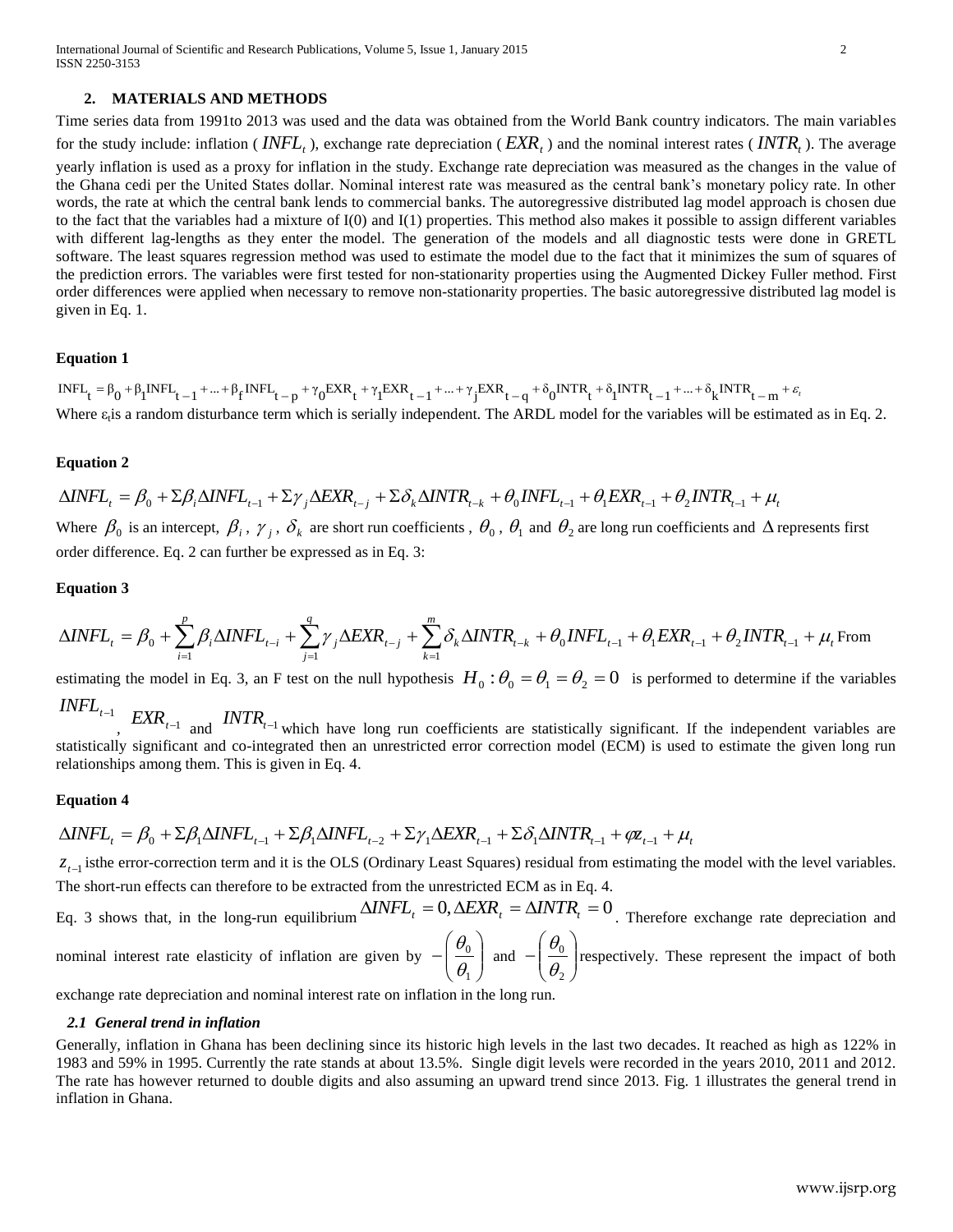Figure 1. Trend in inflation



Source: Bank of Ghana

## *2.2 Inflation, exchange rate depreciation and interest rates*

The level of interest rates in an economy plays a significant role in influencing the level of inflation. Rising nominal interest rates lead to rising inflation rates and vice versa all things being equal. The relationship is however opposite in the case of real interest rates. Rising real interest rates lead to declining inflation rates ceteris paribus. The relationship is explained in the simple Fisher equation where,

# $r = R - \pi$

R=Nominal interest rates, r = real interest rates and  $\pi$  = expected inflation

The nominal exchange rate is basically an asset price that affects the real exchange rate in the short run. Exchange rates that are determined freely by the market are volatile and that is not different in the case of Ghana. The major trading partners of Ghana such as UK, USA and other European countries have monetary policies that differ from Ghana hence the inflation differential is very high. Thus, fluctuations in real exchange rate in the short run are caused by both the inflation differential and the nominal exchange rate. Depreciation of the real exchange rate has a huge impact on the rate of inflation. Declining rate of depreciation is accompanied by declining rate of inflation and vice versa ceteris paribus. An increase in the rate of depreciation means higher cost of imports (imported inflation) which is generally transmitted into domestic prices. Fig. 2 shows the relationship among the three modeled variables: inflation, exchange rate depreciation and interest rates.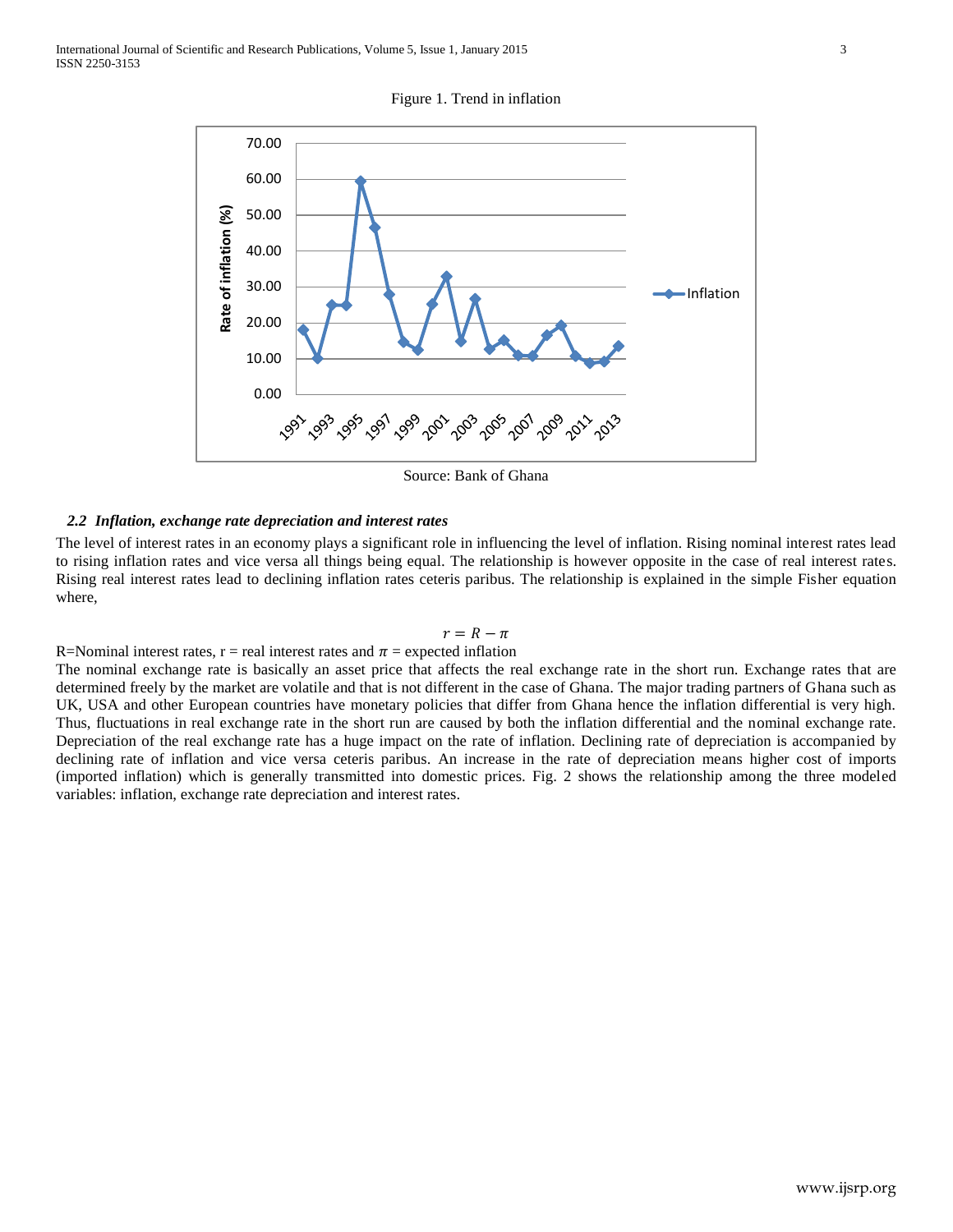

Figure 2. Inflation, interest rates and exchange rate depreciation

Source: Bank of Ghana

# **3. RESULTS**

#### *2.1 Unit root test for level variables*

Since the study employed time series data which are often non stationary and lead to spurious regression estimates, (see e.g Granger and Newbold (1974)), the Augmented Dickey Fuller (ADF) method was employed to test the data for unit roots. Based on the test results an appropriate econometric technique is used in estimating the model. The results (see Appendices, Tab. A.1) show that, inflation and nominal interest rates were non-stationary at level but stationary after first difference i.e. I(1). Exchange rate depreciation was however stationary at level i.e. I(0), (see Appendices, Tab. A.1). Giving the fact that the variables were integrated of different orders, the study employed the autoregressive distributed lag model which was appropriate in this case. An error correction model was then used to estimate the short run relationship between the variables when it was established that the variables were co-integrated.

## *2.2 Constructing the autoregressive distributed lag model (ARDL)*

Since the unit root test shows different orders of integration for all three variables. It became necessary to employ the ARDL model. The study first estimated an Ordinary Least Squares (OLS) model using the level variables. The residual term from this model was saved and used in the estimation of the long run relationship among the variables in the error correction model. Tab. 1 shows the level model results. Inflation ( *t INFL* ) was the dependent variable while exchange rate depreciation ( *EXR<sup>t</sup>* ) and the nominal interest rates

 $\left(NTR_{t}\right)$  served as the independent variables.

|              | Coefficient | Std. Error | t-ratio | P-value   |
|--------------|-------------|------------|---------|-----------|
| Constant     | 0.12        | 3.15       | 0.06    | 0.97      |
| EXR.         | $-0.03$     | 0.04       | $-0.79$ | 0.74      |
| <i>INTR.</i> | 0.80        | 0.19       | 4.20    | $0.00***$ |

Table 1. OLS Level model: dependent variable - *t INFL*

The asteriks \* indicate the significance at 10% level, \*\* at 5% level and \*\*\* at 1% level.

The study then proceeds to estimate the ARDL model. Tab. 2 shows the results of the estimated model. The first order differenced inflation was regressed on the first order differenced independent variables including a maximum of two lags. Two lags of the first order differenced dependent variable are included in the system. The lagged level exchange rate depreciation is not statistically

 $R^2$ =0.55 n= 23 F(2,20)= 9.92, P(F) =0.00010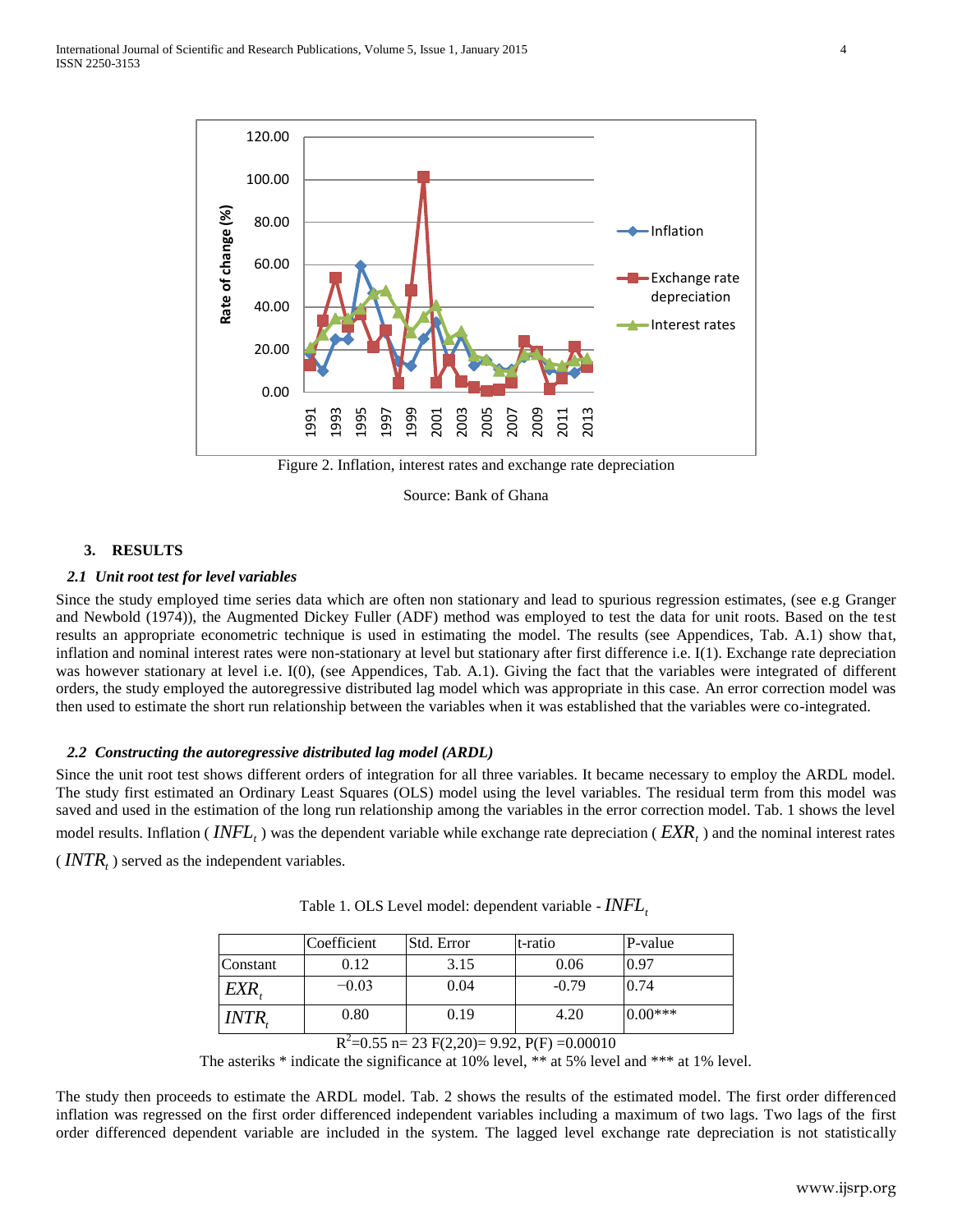significant hence it was removed from the model. The results in Tab. 2 represent the restricted model without all insignificant variables. The study then proceeded to test for the stability of parameters in this ARDL model using the CUSUM test (see Appendices, Tab. A.2). The results show that the model parameters were stable and the model fulfills all diagnostic test requirements (see Appendices, Tab. A.2).

| Variable                                  | Coefficient            | Std. Error | t-ratio | P-value |       |
|-------------------------------------------|------------------------|------------|---------|---------|-------|
| Constant                                  | 6.49                   | 1.96       | 3.32    | 0.00    | ***   |
| $\mathit{INFL}_{t-1}$                     | $-1.35$                | 0.39       | $-3.46$ | 0.00    | ***   |
| $\textit{INTR}_{\scriptscriptstyle{t-1}}$ | 0.81                   | 0.35       | 2.34    | 0.04    | $***$ |
| $\triangle EXR_{t-1}$                     | 0.16                   | 0.05       | 3.30    | 0.00    | ***   |
| $\triangle INTR_{t-1}$                    | $-0.83$                | 0.26       | $-3.15$ | 0.00    | ***   |
| $\Delta INFL_{t-1}$                       | 0.83                   | 0.32       | 2.63    | 0.02    | $***$ |
| $\Delta INFL_{t-2}$                       | 0.67<br>$\overline{ }$ | 0.26       | 2.58    | 0.02    | $***$ |

Table 2. ARDL. Dependent variable -  $\Delta INFL_{t}$ 

 $R^2$ =0.61, F(6,13)=33.30 and P-value(F) =3.67e-07, n=20

The subscript t-q where q=1,2,3 shows the various lagged terms of the variables and the symbol,  $\Delta$  before the variables denotes first order difference. The asteriks \* indicate the significance at 10% level, \*\* at 5% level and \*\*\* at 1% level.

The estimated ARDL equation is given in Eq. 5.

# **Equation 5**

 $\Delta INFL_{t} = 6.49 + 0.83 \Delta INFL_{t-1} + 0.67 \Delta INFL_{t-2} + 0.16 \Delta EXP_{t-1} - 0.83 \Delta INTR_{t-1} - 1.35 INFL_{t-1} + 0.81 INTR_{t-1} + \mu_t$  To establish whether the model variables had a long run relationship or not, the study tested for the statistical significance of the coefficients of  $\text{INFL}_{t-1}$  and  $\text{INTR}_{t-1}$ . Using the Wald test, the results (see Appendices, Tab. A.2) show that inflation and interest rate had a long run relationship.

# *3.3. Constructing the error correction model (ECM)*

The long run relationships can therefore be estimated using an unrestricted error correction model if the variables are co-integrated using the ADF test on the lagged residual term from the level model,  $z_t$ . If the coefficient of  $z_{t-1}$  is negative and significant in the ECM then it validates the long run relationship.

In both cases of testing the unit roots in  $z_t$  (see Appendices, Tab. A.3), the p-values were less than 5% indicating that the variables were co-integrated. An unrestricted error correction model could therefore be used to estimate their short run relationships. It is given by the expression:

$$
\Delta INFL_t = \beta_0 + \Sigma \beta_1 \Delta INFL_{t-1} + \Sigma \beta_1 \Delta INFL_{t-2} + \Sigma \gamma_1 \Delta EXR_{t-1} + \Sigma \delta_1 \Delta INTR_{t-1} + \varnothing \chi_{t-1} + \mu_t
$$

Where  $\varphi$  is the speed of adjustment parameter and  $z_t$  is the residual term from the estimated level model.

The Error Correction model results are displayed in Tab. 3. The first order differenced inflation is regressed on the lagged terms of the first order differenced inflation, nominal interest rates and exchange rate depreciation. The model also includes the lagged term of the residual term  $z<sub>t</sub>$  from the level model. Tab. 3 shows the results of the restricted ECM without all insignificant variables.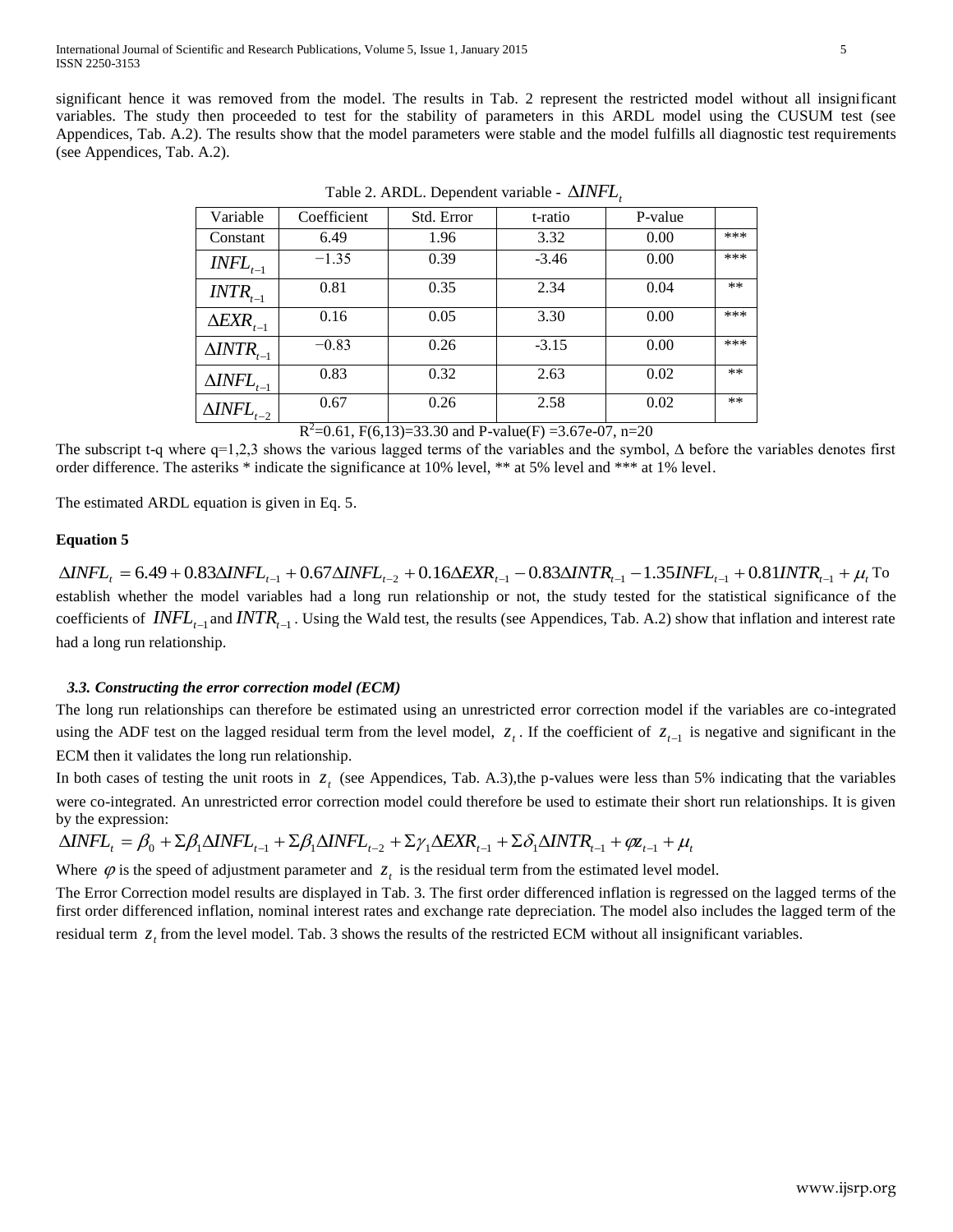|                                     | Coefficient | Std. Error | t-ratio | P-value |       |
|-------------------------------------|-------------|------------|---------|---------|-------|
| Constant                            | $-0.11$     | 1.89       | $-0.06$ | 0.95    |       |
| $\triangle EXR_{t-1}$               | 0.20        | 0.04       | 4.56    | 0.00    | ***   |
| $\triangle INTR_{t-1}$              | $-0.98$     | 0.26       | $-3.73$ | 0.00    | ***   |
| $\Delta \textit{INFL}_{t-1}$        | 0.87        | 0.36       | 2.40    | 0.03    | **    |
| $\Delta\!I\!N\!F\!L_{t-2}$ $\vdash$ | 0.67        | 0.28       | 2.43    | 0.03    | $***$ |
| $z_{t-1}$                           | $-1.33$     | 0.51       | $-2.61$ | 0.02    | $***$ |

Table 3. ECM model: dependent variable-  $\Delta INFL<sub>t</sub>$ 

 $R^2 = 0.57$ , F(5, 14) =  $10.53$  and P(F) = 0.0002, n=20. The asterisk \* indicate the significance at 10% level, \*\* at 5% level and \*\*\* at 1% level.

#### *3.3.1. Statistical significance of the short-run coefficients*

After estimating the error correction model, it is necessary to test whether exchange rate depreciation and nominal interest rates affect inflation in the short run. This was done by restricting the coefficients of the short run variables,  $\Delta EXR_{t-1}$  and  $\Delta INTR_{t-1}$  to zero. The p-value obtained (see Appendices, Tab. A.4) from the test was less than the 5% significance level used indicating that the short run coefficients were statistically significant.

The coefficient of  $z_{t-1}$  was significant and negative thus validating the long run relationship between inflation and the nominal interest rate. The negative sign of the  $z_{t-1}$  indicates that previous year's deviation from equilibrium is restored by 133% in the current year. This indicates an overshooting adjustment. Model parameters of the ECM were also stable (see Appendices, Tab. A.4). The long run relationship between the nominal interest rates and inflation is then calculated using the coefficients from the ARDL model. The results are displayed in Tab. 4.

| Variable                                                        | Long run coefficient | <b>Symbols</b> | Formula           | Long run impact (elasticity) |  |
|-----------------------------------------------------------------|----------------------|----------------|-------------------|------------------------------|--|
| <b>INTR</b>                                                     | ).81                 | υ.             | $\theta_0$<br>۱U, | 1.67                         |  |
| <b>INFL</b>                                                     | $-1.35$              | U٥             |                   |                              |  |
| and the activists of an officiants from ADDI<br>$\sqrt{ }$<br>n |                      |                |                   |                              |  |

Table 4. Long run impacts

 $\theta_0$ ,  $\theta_2$  are the estimated coefficients from ARDL.

#### *3.3.2. Interpretation*

In the short run, a percentage point increase in the rate of depreciation of the Ghana cedi leads to an increase in inflation by 0.20% ceteris paribus. Inflation rate however decreases by 0.98% for every percentage point increase in the level of nominal interest rates. In the long run, exchange rate depreciation has no impact on inflation. The nominal interest rate elasticity in the long run is 1.67% (nominal interest rate elasticity). Implying that a percentage point increase in the nominal interest rate will lead to inflation of about 1.67% in the long run.

#### **4. DISCUSSION**

Exchange rate and nominal interest rate play vital roles in determining the level of inflation in Ghana. The results from the study show that inflation is affected by both factors in the short run and in the long run. The short run relationships were estimated using an unrestricted error correction model. The results show that a depreciation in the Ghana cedi by a percentage point leads to an increase in the rate of inflation by 0.20%. It however decreases by 0.98% for every percentage point increase in the nominal interest rate. The results from this study confirm the study by Bawumia et al (2003) which also proved a long run relationship between inflation and interest rate using co-integration and error correction analysis. Their study also concluded that the level of exchange rate depreciation affects inflation positively. The impact is however transmitted with a one-month delay.

This study however found a positive relationship between nominal interest rates and inflation in the long run which explains the overwhelming negative effect on the economy of raising interest rates for longer periods.

As mentioned earlier, stable single digit inflation has not been possible due to the fact that the economy is vulnerable to shocks. With exchange rate volatility and an inflation targeting mechanism, the Bank of Ghana is tempted to focus its efforts unduly on the exchange rate fluctuations. This case implies that the Bank of Ghana will be reacting to almost every or several of the fluctuations in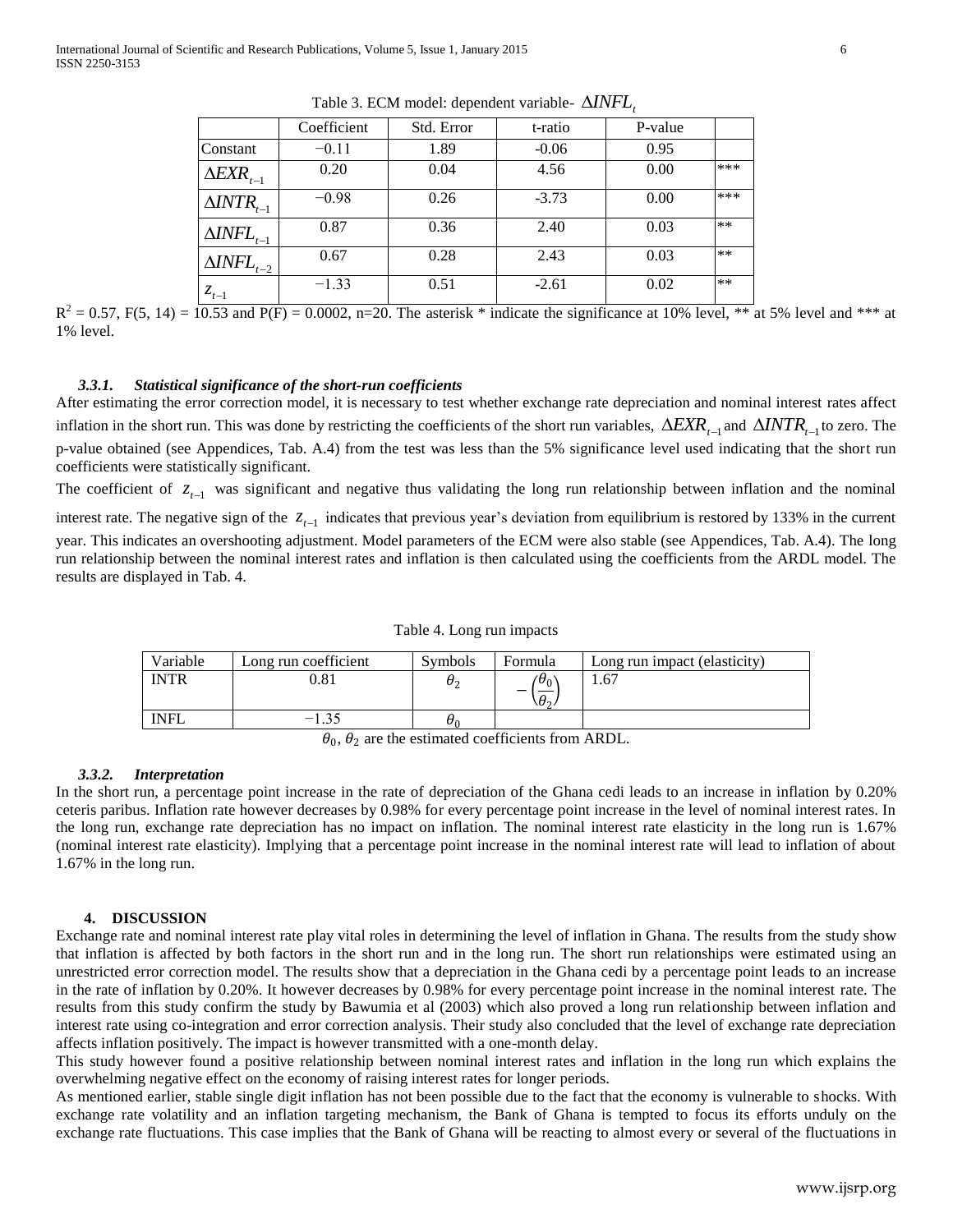the exchange rate. Monetary policy will therefore also be volatile. This is obviously undesirable as it means that the central bank itself becomes a source of unnecessary disruptions in the economy. Volatile exchange rate such as seen in Ghana for the past few years will be problematic if the Bank of Ghana allows the exchange rate to take a very prominent position in its analysis. Higher interest rates need to only be temporary. Once the exchange rate is stabilized, interest rate should be allowed to decline given the cost of persistently high interest rates.

Temporary tight policies may signal the determination of the monetary authority to pursue exchange rate stability and low inflation. Even when the tight policies are withdrawn, the exchange rate would stabilize at a higher level.

Drazen and Masson (1994). When there are important structural issues aside the reputation of the monetary authorities, raising interest rates may not necessarily solve exchange rate crises. Even if interest rates as a monetary policy tool can stabilize exchange rates, the costs of raising interest rates may be too high.

# **5. SUMMARY**

The study employed an autoregressive distributed lag model and an unrestricted error correction model to estimate the long run and short run relationships among inflation, exchange rate depreciation and the nominal interest rates. The error correction model was applied due to the fact that the variables were co-integrated. The long run relationships were estimated using the coefficients from the autoregressive distributed lag model. The ARDL model was also applied because variables were found to be integrated of different orders.

The results from the study show significant effects of interest rate and exchange rate on inflation in both the short run and the long run. However in carrying out monetary policy which aims at price stability, there is the need to reconcile the traditional interest rateexchange rate trade-off, Goldfajn and Gupta (1998). This should be done being mindful of the inflation-output trade-off and the inflation-unemployment trade-off. The cost incurred in raising interest rates to stabilize the currency could be overwhelming if the banking sector is fragile such as the case in Ghana. This policy is only appropriate if the corporate sector is heavily exposed to foreign debt.

The Bank of Ghana needs to outline a credible view of the transmission mechanism, from policy instruments to objectives. This can be done using a model which will inform the decision making process so as to provide clear and consistent explanations for policy actions. Inflation expectation should be incorporated in this model of disinflation. The Bank of Ghana builds its credibility as it makes progress in the bid to achieve low inflation.

It is however worth admitting that modeling inflation in the Ghanaian economy will be challenging given the fact that, the economy is highly vulnerable to shocks and inflation expectations are unstable.

| Variable           |      | Test      | 1% critical | 5%       | 10%      | MacKinnon approx. p- | Decision      |
|--------------------|------|-----------|-------------|----------|----------|----------------------|---------------|
|                    |      | Statistic |             | critical | critical | value for $Z(t)$     |               |
| INFL,              | Z(t) | $-2.45$   | $-3.75$     | $-3$     | $-2.63$  | 0.13                 | Unit roots    |
| $\triangle INFL$ , | Z(t) | $-5.70$   | $-3.75$     | $-3$     | $-2.63$  | 0.00                 | No unit roots |
| <i>INTR</i> .      | Z(t) | $-1.21$   | $-3.75$     | $-3$     | $-2.63$  | 0.67                 | Unit roots    |
| $\triangle INTR$   | Z(t) | $-4.51$   | $-3.75$     | $-3$     | $-2.63$  | 0.01                 | No unit roots |
| EXR,               | Z(t) | $-3.48$   | $-3.75$     | $-3$     | $-2.63$  | 0.01                 | No unit roots |

# **Appendices**

**Table A.1**

The absolute value of the  $Z(t)$  is compared with the absolute critical values at 5% level of significance.  $Z(t) > 5$ % critical value indicates a rejection of the null hypothesis of unit roots.

| Table A.2. |  |
|------------|--|
|------------|--|

| Diagnostic test                                                                             | Test                     | P values $(5\%)$ |
|---------------------------------------------------------------------------------------------|--------------------------|------------------|
| Linearity test                                                                              | Lagrange multiplier test | 0.15             |
| Model specification                                                                         | <b>RESET</b> test        | 0.66             |
| Heteroskedasticity                                                                          | White test               | 0.19             |
| Normality of residuals                                                                      | Chi-square               | 0.07             |
| Autocorrelation                                                                             | Breusch-Godfrey test     | 0.76             |
| Parameter stability test (CUSUM test)                                                       | Harvey-Collier           | 0.39             |
| Test for long run relationship ( <i>INFL<sub>t-1</sub></i> and <i>INTR<sub>t-1</sub></i> .) | Wald test                | 0.00             |